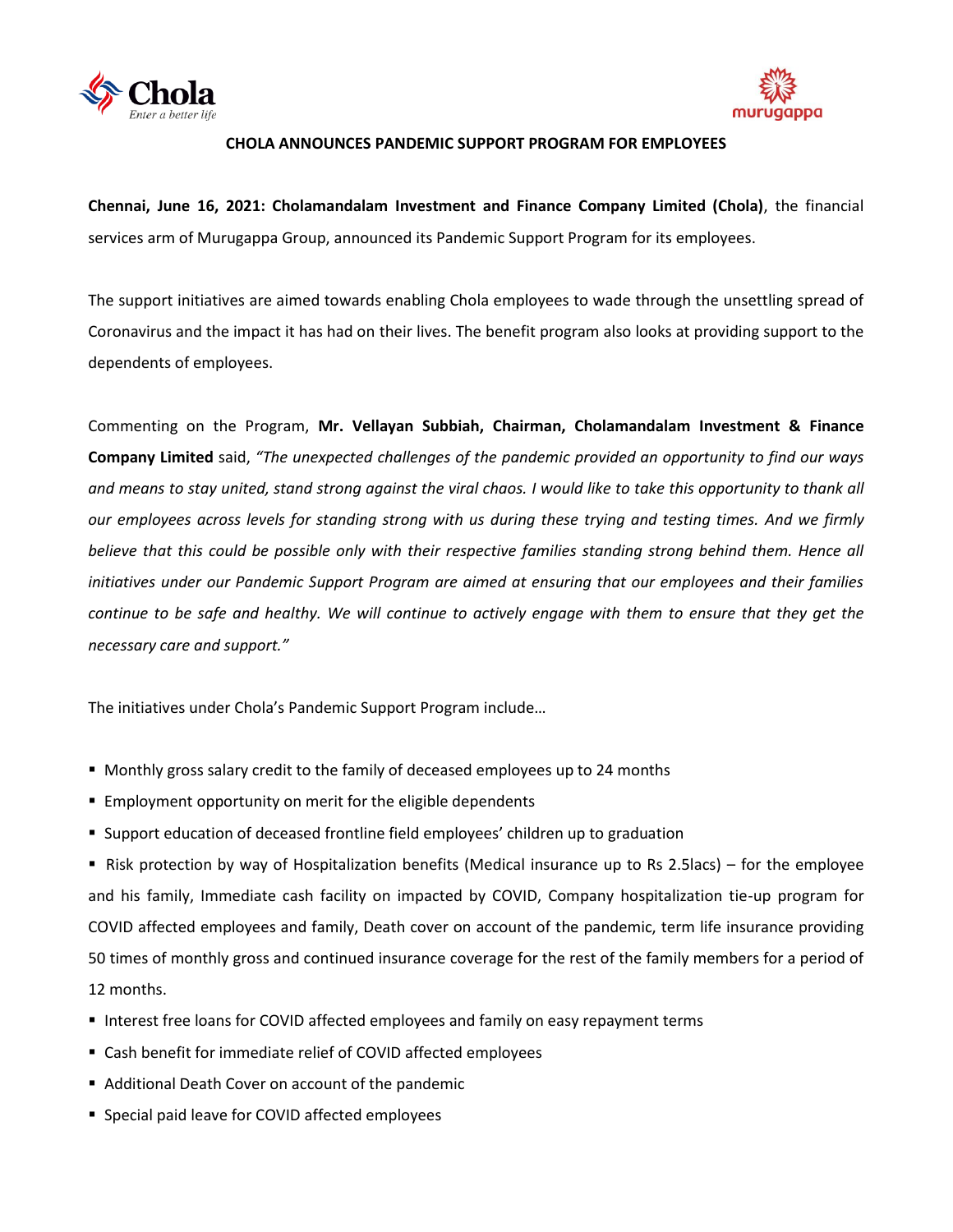



**Mission "Zero-COVID in my branch" program** 

 Centralized COVID war room in every region to identify hospital beds, oxygen and medication for employees and their families

- Doctor on call 24/7
- Vaccination Support program & exclusive drives
- Webinars on guided meditation and practices to improve respiratory functions

## **About Cholamandalam**

Cholamandalam Investment and Finance Company Limited (Chola), incorporated in 1978 as the financial services arm of the Murugappa Group. Chola commenced business as an equipment financing company and has today emerged as a comprehensive financial services provider offering vehicle finance, home loans, home equity loans, SME loans, investment advisory services, stock broking and a variety of other financial services to customers.

Chola operates from 1137 branches across India with assets under management above INR 76,000 Crores. The mission of Chola is to enable customers enter a better life. Chola has a growing clientele of over 16 lakh happy customers across the nation. Ever since its inception and all through its growth, the company has kept a clear sight of its values. The basic tenet of these values is a strict adherence to ethics and a responsibility to all those who come within its corporate ambit - customers, shareholders, employees and society.

For more details, please visit [www.cholamandalam.com](http://www.cholamandalam.com/) 

## **About Murugappa Group**

Founded in 1900, the INR 381 Billion (38,105 Crores) Murugappa Group is one of India's leading business conglomerates. The Group has 29 businesses including ten listed Companies traded in NSE & BSE. Headquartered in Chennai, the major Companies of the Group include Carborundum Universal Ltd., CG Power and Industrial Solutions Ltd., Cholamandalam Financial Holdings Ltd., Cholamandalam Investment and Finance Company Ltd., Cholamandalam MS General Insurance Company Ltd., Coromandel International Ltd., Coromandel Engineering Company Ltd., E.I.D. Parry (India) Ltd., Parry Agro Industries Ltd., Shanthi Gears Ltd., Tube Investments of India Ltd. and Wendt (India) Ltd.

Market leaders in served segments including Abrasives, Auto Components, Transmission systems, Cycles, Sugar, Farm Inputs, Fertilisers, Plantations, Bio-products and Nutraceuticals, the Group has forged strong alliances with leading international companies such as Groupe Chimique Tunisien, Foskor, Mitsui Sumitomo, Morgan Advanced Materials, Sociedad Química y Minera de Chile (SQM), Yanmar & Co. and Compagnie Des Phosphat De Gafsa (CPG). The Group has a wide geographical presence all over India and spanning 6 continents.